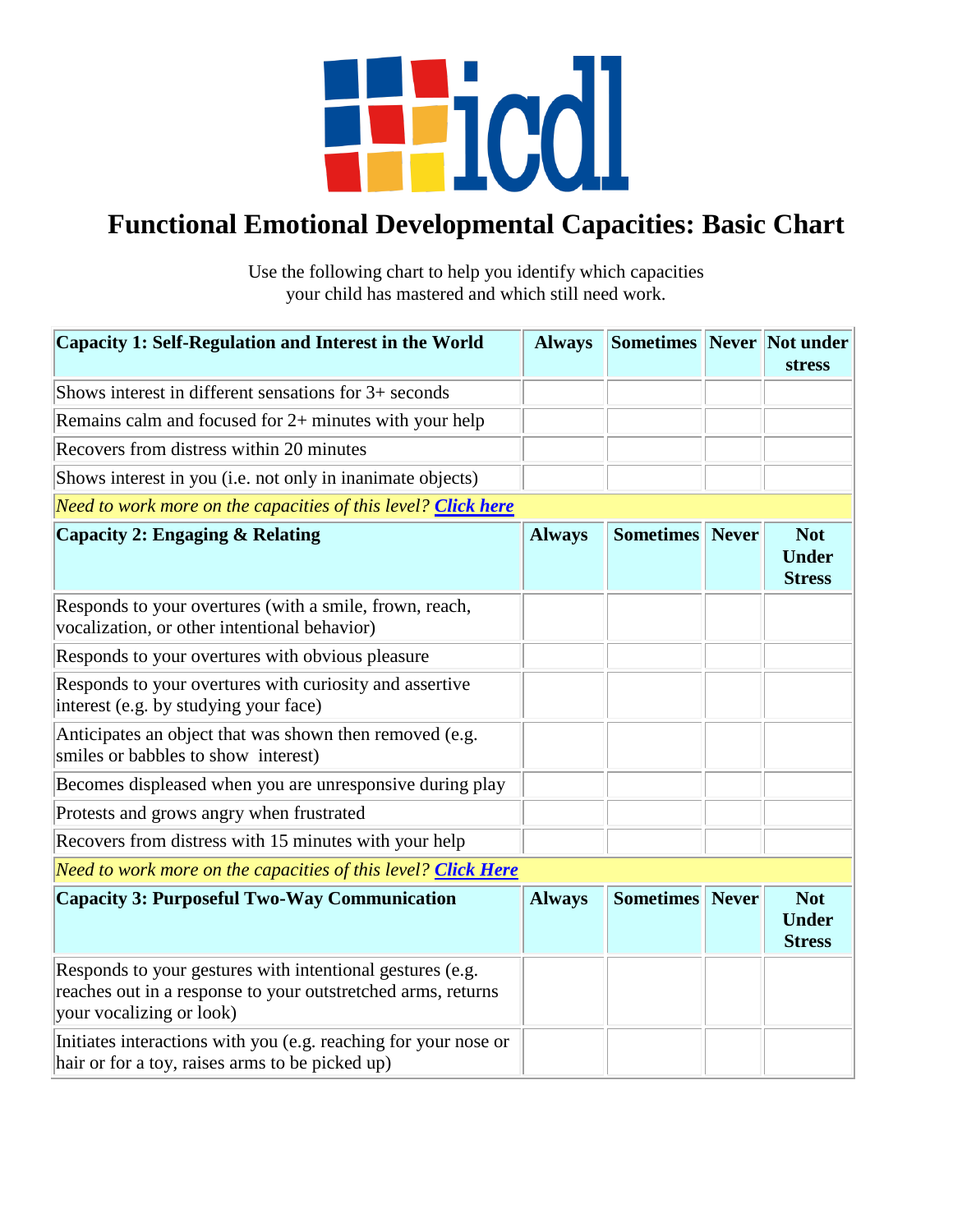| Demonstrate the following emotions:                                                                                                                                                                                                                                                    |               |                        |                                             |
|----------------------------------------------------------------------------------------------------------------------------------------------------------------------------------------------------------------------------------------------------------------------------------------|---------------|------------------------|---------------------------------------------|
| Closeness (e.g. by hugging back when hugged, reaching<br>$\bullet$<br>out to be picked up)                                                                                                                                                                                             |               |                        |                                             |
| Pleasure & Excitement (e.g. by smiling joyfully while<br>$\bullet$<br>putting finger in your point or while taking a toy from<br>your mouth and putting it in own)                                                                                                                     |               |                        |                                             |
| Assertive curiosity (e.g. by touching and exploring hair)<br>$\bullet$                                                                                                                                                                                                                 |               |                        |                                             |
| Protest or anger (e.g. by pushing food off the table or<br>$\bullet$<br>screaming when desired toy not bought)                                                                                                                                                                         |               |                        |                                             |
| Fear (e.g. by turning away, looking scared, or crying<br>$\bullet$<br>when a stranger approaches too quickly)                                                                                                                                                                          |               |                        |                                             |
| Recovers from distress within 10 minutes by being involved in<br>social interactions                                                                                                                                                                                                   |               |                        |                                             |
| Need to work more on the capacities of this level? Click Here                                                                                                                                                                                                                          |               |                        |                                             |
| <b>Capacity 4: Complex Communication &amp; Shared Problem</b><br><b>Solving</b>                                                                                                                                                                                                        | <b>Always</b> | <b>Sometimes</b> Never | <b>Not</b><br><b>Under</b><br><b>Stress</b> |
| Closes 10 or more circles of communication in a row (e.g. takes<br>you by the hand, walks you to the refrigerator, points, vocalizes,<br>responds to your question with more noises and gestures, and<br>continues gestural exchange until you open the door and get<br>what he wants) |               |                        |                                             |
| Imitates your behavior in an intentional way (e.g. puts on<br>Daddy's hat, then parades around the house waiting for<br>admiration)                                                                                                                                                    |               |                        |                                             |
|                                                                                                                                                                                                                                                                                        |               |                        |                                             |
| Closes 10 or more circles using:                                                                                                                                                                                                                                                       |               |                        |                                             |
| vocalizations or words                                                                                                                                                                                                                                                                 |               |                        |                                             |
| facial expressions                                                                                                                                                                                                                                                                     |               |                        |                                             |
| reciprocal touching or holding                                                                                                                                                                                                                                                         |               |                        |                                             |
| movement in space (e.g. rough-housing)                                                                                                                                                                                                                                                 |               |                        |                                             |
| large motor activity (e.g. chase games, climbing games)                                                                                                                                                                                                                                |               |                        |                                             |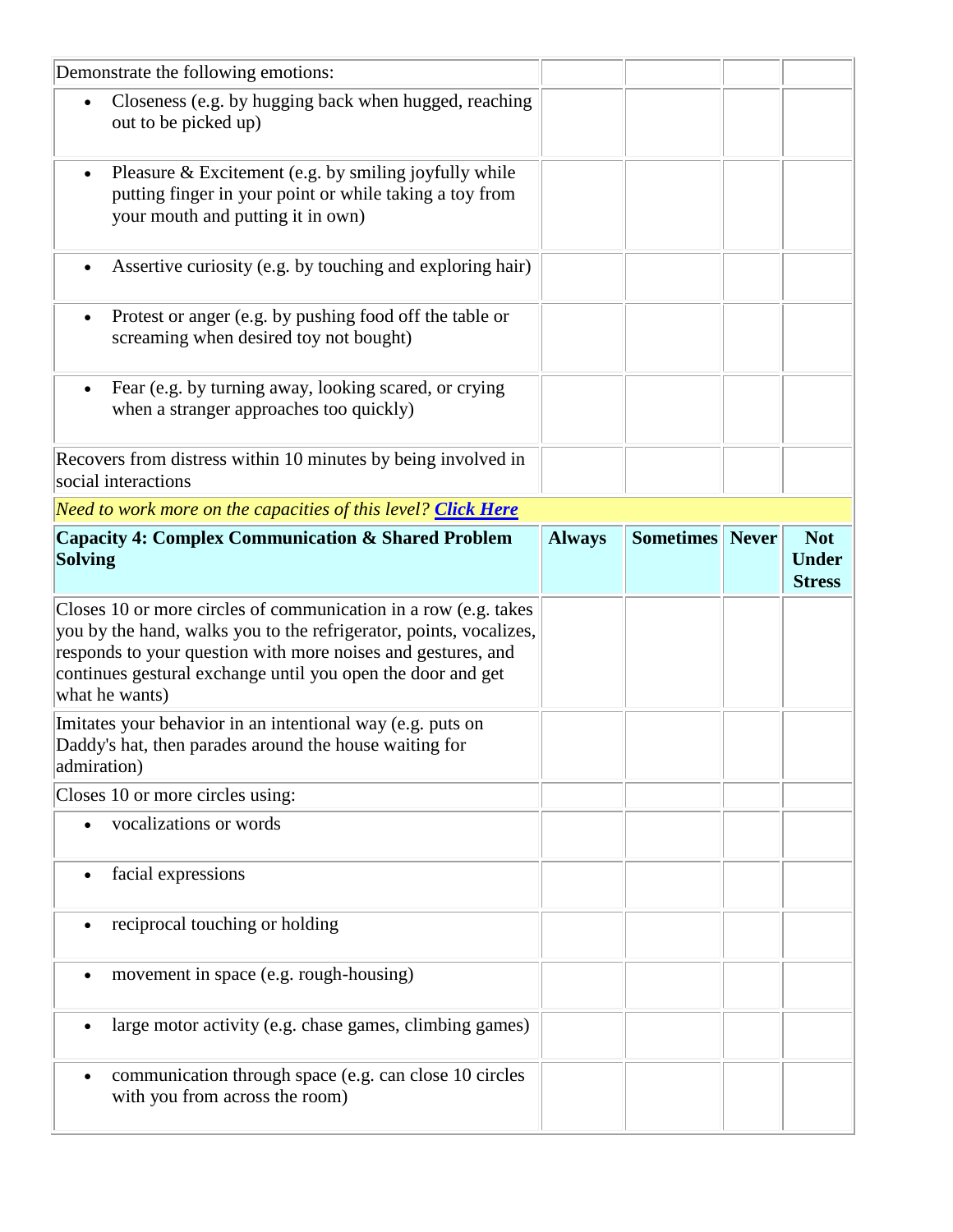| Closes 3 or more circles in a row while feeling the following<br>emotions:                                                                                                                                                      |                               |                                             |
|---------------------------------------------------------------------------------------------------------------------------------------------------------------------------------------------------------------------------------|-------------------------------|---------------------------------------------|
| closeness (e.g. uses facial expressions, gestures, and<br>$\bullet$<br>vocalizations to reach out for a hug, kiss, or cuddle, or<br>uses imitation such as talking on toy phone while you are<br>on the real phone)             |                               |                                             |
| pleasure and excitement (uses looks and vocalizations to<br>$\bullet$<br>invite another person to share excitement over<br>something: shares "jokes" with other children or adults<br>by laughing together at some provocation) |                               |                                             |
| assertive curiosity (explores independently; uses ability<br>$\bullet$<br>to communicate across space to feel close to you while<br>exploring or playing on her own)                                                            |                               |                                             |
| fear (tells you how to be protective, e.g., says "No!" and<br>$\bullet$<br>runs behind you)                                                                                                                                     |                               |                                             |
| anger (deliberately hits, pinches, yells, bangs, screams, or<br>$\bullet$<br>lies on the floor to demonstrate anger; occasionally uses<br>cold or angry looks instead)                                                          |                               |                                             |
| limit setting (understands and responds to your limits)<br>$\bullet$<br>whether expressed through words - "No, stop that!" - or<br>gestures - shaking finger, angry face)                                                       |                               |                                             |
| Uses imitation to deal with and recover from distress (e.g. bangs)<br>on floor and yells after being yelled at)                                                                                                                 |                               |                                             |
| Need to work more on the capacities of this level? Click Here                                                                                                                                                                   |                               |                                             |
| <b>Capacity 5: Using Symbols &amp; Creating Emotional Ideas</b>                                                                                                                                                                 | <b>Always Sometimes Never</b> | <b>Not</b><br><b>Under</b><br><b>Stress</b> |
| Creates pretend dramas with two or more ideas (e.g. trucks crash)<br>then pick up rocks, dolls hug then have a tea party). Child does<br>not need to explain relationship between ideas                                         |                               |                                             |
| Uses words, pictures, gestures to convey two or more ideas at a<br>time (e.g. "No sleep, play!"). Child does not need to explain<br>relationship between ideas                                                                  |                               |                                             |
| Communicates wishes, intentions, and feelings using:                                                                                                                                                                            |                               |                                             |
| words                                                                                                                                                                                                                           |                               |                                             |
| multiple gestures in a row<br>$\bullet$                                                                                                                                                                                         |                               |                                             |
| touch (e.g. lots of hugging or rough-housing)                                                                                                                                                                                   |                               |                                             |